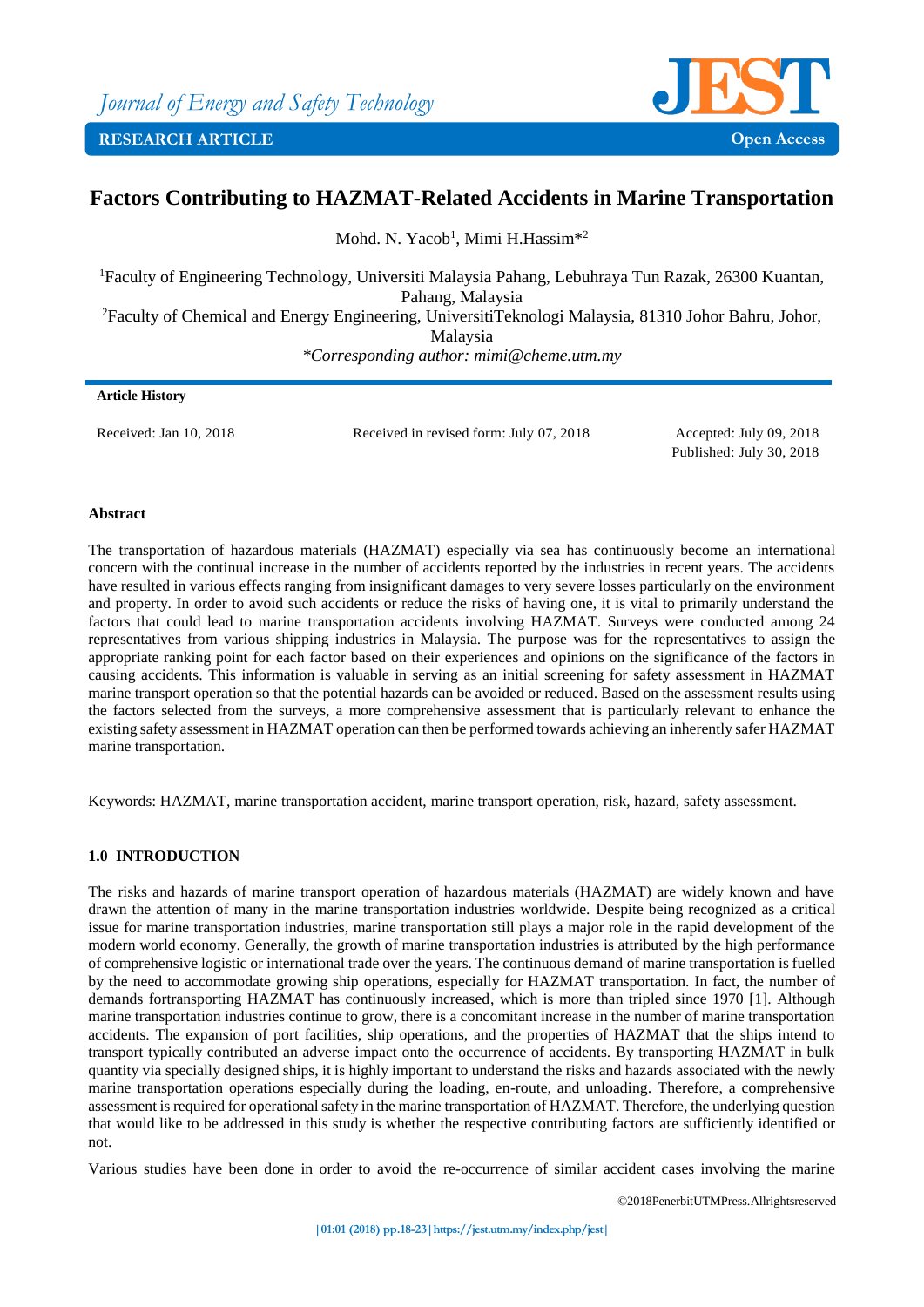transportation of HAZMAT. Many accidents were reported like sinking, grounding, fire, explosion, and collision-contact [2,3]. Although the eventuality of accidents involving HAZMAT transport is relatively low, several examples of past accidents worldwide, such as the MSC Rosa M in 1997, Ever Decent in 1999, Napoli in 2007, and Princess of the Stars in 2009demonstrated that there exists the possibility of these accidents to recur[4]. It is also important to note that the most significant accident results in terms of life lost, injuries, and environmental pollutions are often not specified, and the debates are still much on the various contributing factors in the occurrences of these accidents. Therefore, the marine transportation industries need to emphasize inherently safer daily operation for HAZMAT transportation. According to Mawson [5], safe transportation of HAZMAT is one of the most serious challenges that require huge commitments from various parties such as the authorities, NGOs, and industries. These commitments can be achieved through adequate technologies and proper control measures to improve marine safety, mainly in the context of HAZMAT operation.

Thus, this study provides an overview of the factors that contributed to HAZMAT-related accidents in marine transportation. In this study, the focus mainly evolves in identifying and prioritizing the factors that should be assessed in the early stage of safety assessment in the marine transportation operation. Section 2 of this study presents the detail description of the methodology, which is based on an actual survey. Section 3 illustrates briefly the results and discussion, and Section 4 describes the conclusion.

## **2.0 METHODOLOGY**

This section presents the methodology that has been applied in this study (Fig.1). Basically, the methodology consists of two main steps: (1) identification of the contributing factors based on literature review and (2) administration of the survey.



**Figure 1.** Diagram of methodology

An extended review was performed among some of the most well-known and reliable accident databases. For instance, marine accident databases such as the Marine Hazard Incident Database System (MHIDAS) and the Marine Accident Investigation Branch (MAIB) of the UK Department of Transport were referred extensively. Moreover, several documents including the reports of marine accidents produced by the Swedish authority (2002–2008) as well as a statistical update of marine accidents by the Malaysian Marine Department (2008–2011) were used as the source of information on accident-related data.These allow the identification of the factors that are important determinants of marine transportation accidents. Basically, the necessary information regarding the number and characteristics of accidents, as well as the extent of their consequences, mainly in terms of human fatalities and injuries were also taken into account for the present study. From the safety point of view, it is one of the crucial steps because of the characteristics of marine transportation operation. The existence of unforeseen hazards in the operation has the potential to constitute the expansion of different causes of accidents, which are difficult to determine in the early stage of safety assessment. Each cause may be subjected to various uncertainties due to data limitations. All the related information on the contributing factors of marine transportation accident is summarized in Fig.2.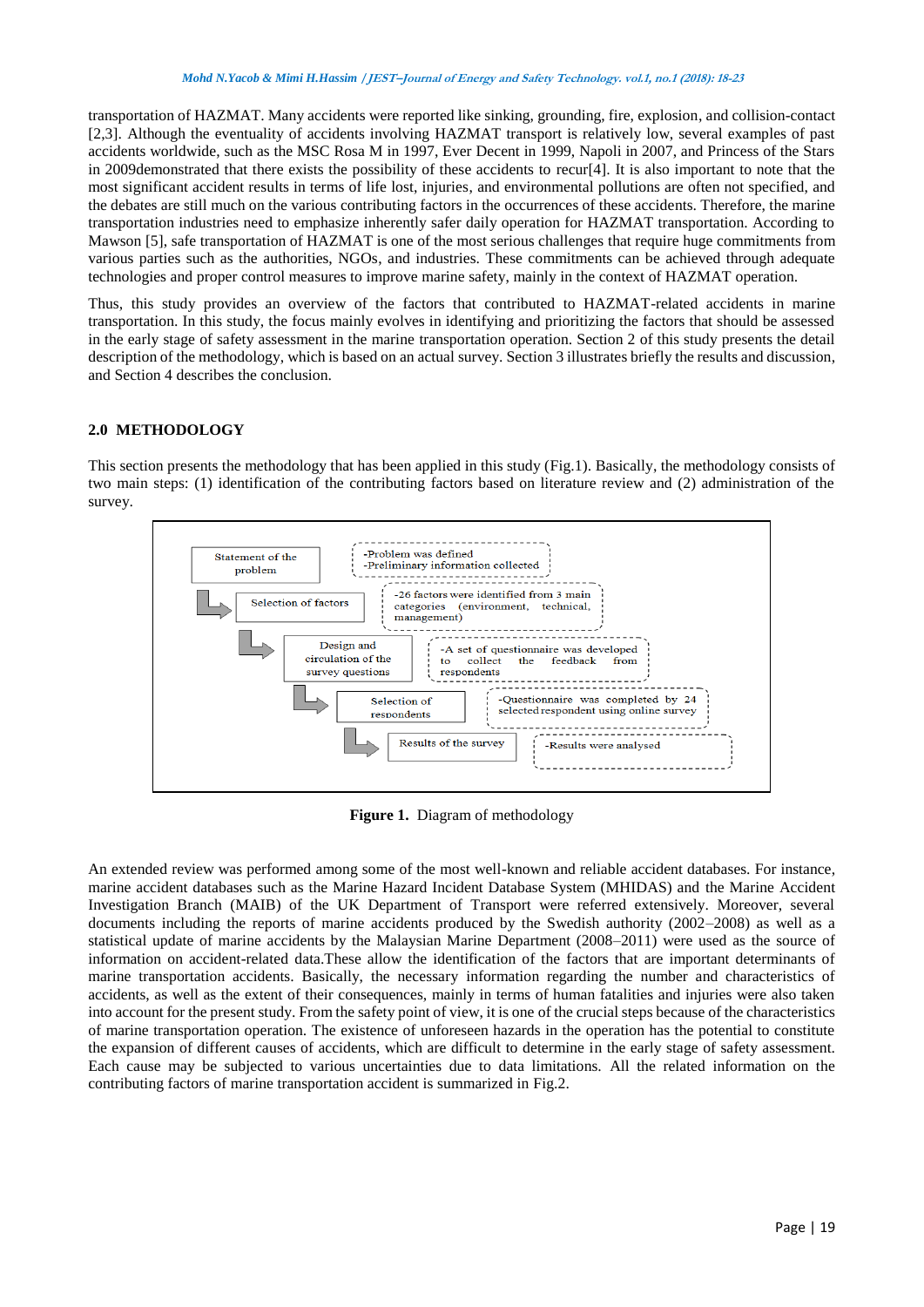

Figure 2. Causal factors of marine transportation accident

Fig.2 shows the categorization of 26 factors identified from the previous step that belong to any of the three main categories: environment, technical, and management. As designed initially, a set of questionnaire was constructed based on the list of questions as follows:

# **Environmental Category:**

 $E_1$ Are there prone route(s) for lightning strikes?

E2Is wind speed measured?

E3Is the sea state (significant tide height) recorded?

E4Has the traffic density of shipping route been recorded?

# **Technical Category:**

 $T_{11}$ Is the ship in good conditions?

 $T_{12}$ Is the tank capacity of the ship properly checked?

T13Are shipping times been recorded during the operation of HAZMAT transport?

 $T_{14}$ Are the types of shipping route determined?

T15Has the shipping distance been determined?

 $T_{21}$ Are the properties of materials being observed?

T22Have the UN transportation code requirements been followed?

T23Have the UN packing group requirements been followed?

T24Is gross weight of materials properly recorded?

 $T_{25}$ Is the material (incompatibility) securely controlled?

T26Is the material (flammability) securely controlled?

 $T_{27}$ Is the material (explosiveness) securely controlled?

T28Are the ignition sources existed?

# **Management Category:**

 $M_{11}$ Have efforts been taken to establish safety management system (SMS)?

M12Is the appropriate safety policy being used?

M13Have efforts been taken to implement the standard operating procedure (SOP) for HAZMAT transport?

M14Has commitment been taken to comply with the regulations related to HAZMAT transport?

M15Has an adequate and comprehensive training been provided to the ship crews?

M16Are there sufficient monitoring and updating on emergency response preparedness during HAZMAT transport operation?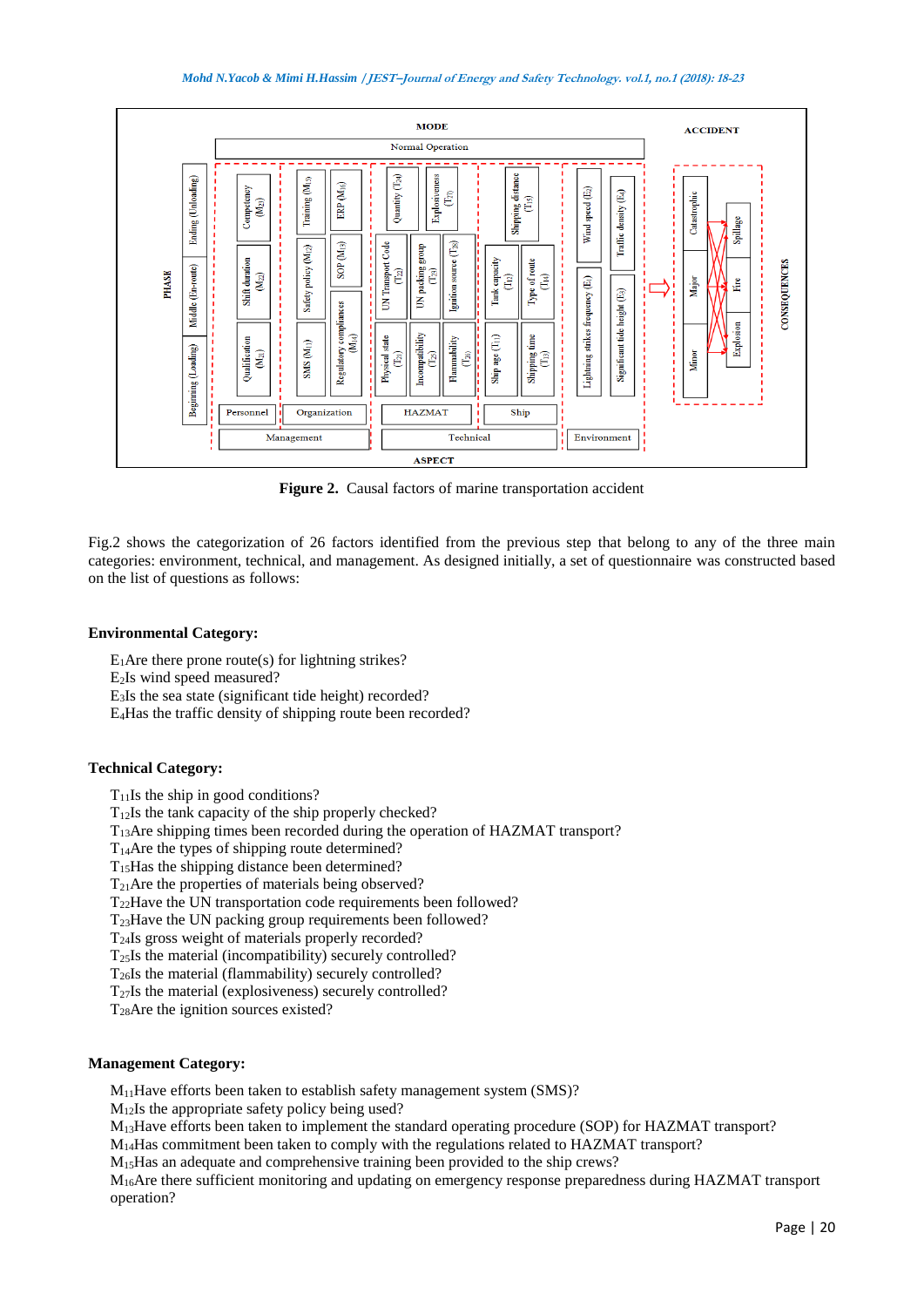### *Mohd N.Yacob & Mimi H.Hassim* **/JEST–Journal of Energy and Safety Technology. vol.1, no.1 (2018): 18-23**

M<sub>21</sub>Are all ship crews involved in operations qualified andunderstood the hazards and risks of HAZMAT transport? M22Have there been poor/disturbed health conditions (tiredness, sleepy, fatigue) among ship crews due to shift rotation

(day/night shift)?

M23Have there been decision errors committed by ship crews due to lack of competency?

Each factor listed above was structured based on the tendency of marine transportation accident that was rated using a scale as follows:

- "1" : The least significant factor
- "2" : Partially significant factor
- "3" : Significant factor
- "4" : More significant factor
- "5" : The most significant factor

For the next step, a pilot study was conducted to determine the reliability value of Cronbach's alpha of the questionnaire. A total of 10 marine industrial respondents were chosen for the pretesting of the questionnaire [6]. Then, an actual survey was distributed among 50 selected respondents who were involved directly or indirectly in the marine transportation field in Malaysia through an online survey. These responses were used to provide a clearer picture of the actual situations and difficulties faced particularly in the operation of marine transportation of HAZMAT. In other words, the average value and importance index were calculated to indicate the extent to which the respondents believed that these factors contributed to the occurrence of marine transportation accidents. These analyses were also applied to determine whether differences in score exist across the feedback of the respondents on the priority applied for ranking the factors. A high score on the importance index indicates that the respondents perceived high contributions of the factor in causing marine accidents, and a low score vice versa. In order to rank each factor according to their appropriate ranking point, the methods of calculating the average value and importance index are represented by using Equation 1 and 2 as follows:

Average Value 
$$
= \sum_{i=1}^{n} (a_i s_i)
$$
(1)

where $a_1$ ,  $a_2$ ,  $a_3$ ,  $a_4$ , and  $a_5$  indicate the number of responses regarding the scoring scale of 1, 2, 3, 4, and 5 respectively. Meanwhile, the importance index is written as:

Importance Index = Average value 
$$
\times 100\%
$$

\n(2)

\n(2)

where Z indicates the highest value on a scoring scale.

In order to be more intuitive, this study applied an approach called a Green-Yellow-Red list to indicate the level of importance of each factor. The range of score that was formed initially for the purposes of the calculation is presented in Table 1.

| Range of Score (%) | <b>Level of Importance</b> |  |  |  |  |  |
|--------------------|----------------------------|--|--|--|--|--|
| < 50               | Low                        |  |  |  |  |  |
| $50 - 74$          | Medium                     |  |  |  |  |  |
| $75 - 100$         | High                       |  |  |  |  |  |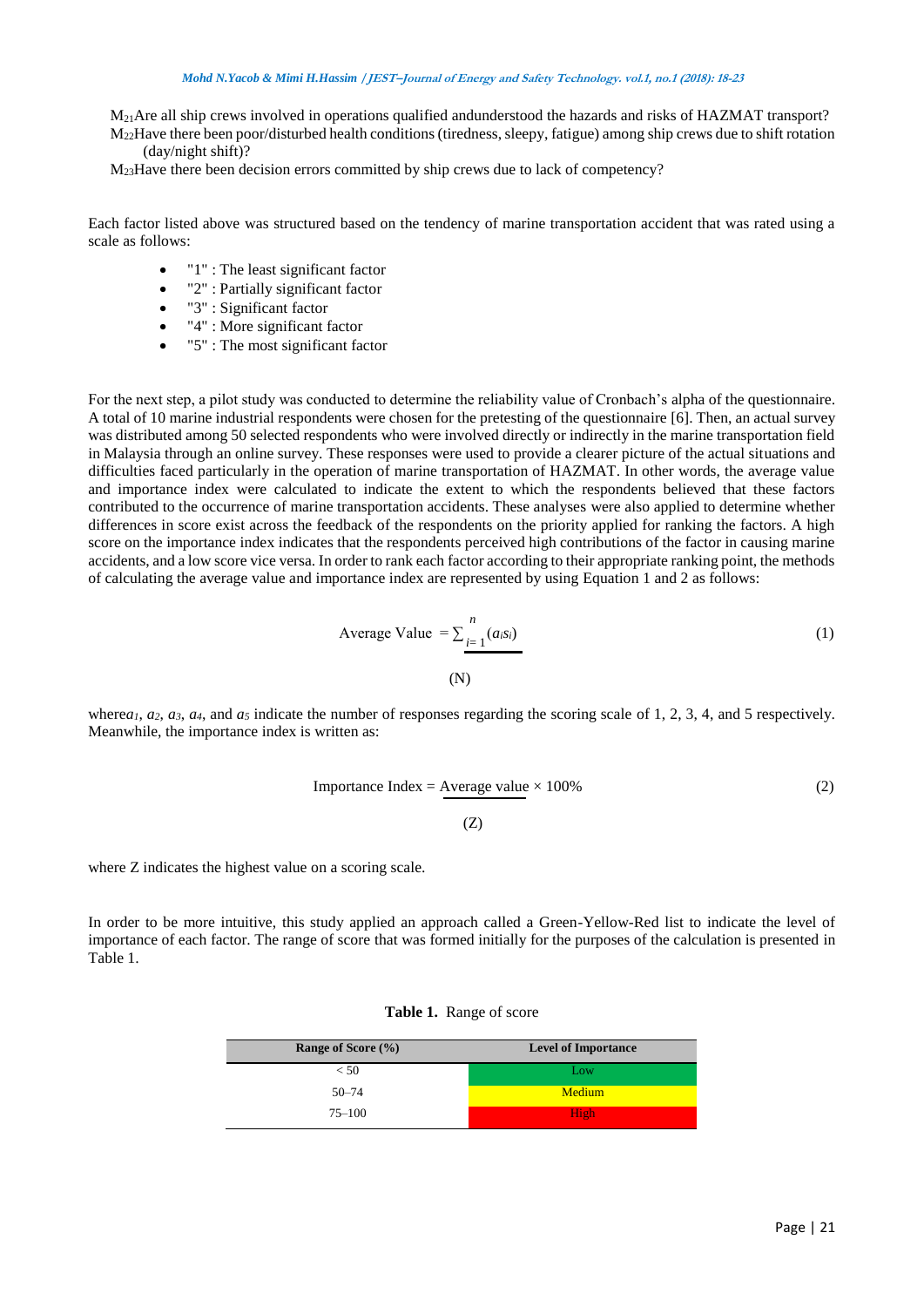#### **3.0 RESULTS AND DISCUSSION**

Based on the pilot study, the reliability of the questionnaire was analyzed using the Statistical Package Science (SPSS) 22.0 software. The result indicates that the level of reliability of the data was excellent, with the value of Cronbach's alpha of 0.920. According to the published guideline [7], a value more than 0.8 is considered highly acceptable, and it should not be less than 0.7, as it is the standard criteria for the reproducibility of the questionnaire.

For the results of an actual survey, data screening was initially performed. After data cleaning and the removal of incomplete data, only 24 out of 50 surveys were included in the final data analysis, and these gave the overall response rate of only 48%. Meanwhile, the results of average value and importance index calculation are summarized in Table 2. According to these results, eight out of 26 factors were within high level, 14 factors were evaluated as medium, and the other four factors including lightning strikes frequency  $(E_1)$ , shipping time  $(E_2)$ , wind speed  $(T_{13})$ , and shipping distance  $(T_{15})$  were indicated as low according to the calculation conducted.

In summary, the operational safety level of marine transportation of HAZMAT is primarily influenced by the traffic density, classification of the UN Transport Code and UN packing group, safety management system (SMS), standard operating procedure (SOP), training, shift duration, and also competency. Using the results below, when these data are available, the appropriate ranking point for each factor is able to improve the existing safety assessment in HAZMAT operation. With these approaches, the risk of HAZMAT marine transport during the activities such as preparation of HAZMAT for transportation, packaging, and loading the ship can be managed directly through effective control measures and preparing action plans in mitigating the consequences of possible accidents. Indirectly, the related hazards and risks can be predicted to prevent any unintended situation that may lead to an accident.

| Factor                                      | <b>Least Significant</b> | <b>Partially Significant</b> | Significant            | More Significant        | <b>Most Significant</b> | <b>Average Value</b> | Importance Index | Level                   | Ranking        |
|---------------------------------------------|--------------------------|------------------------------|------------------------|-------------------------|-------------------------|----------------------|------------------|-------------------------|----------------|
|                                             | $\mathbf{1}$             | $\overline{2}$               | 3<br><b>Evaluation</b> | $\overline{\mathbf{4}}$ | 5                       |                      |                  |                         |                |
| <b>Environmental Category (4)</b>           |                          |                              |                        |                         |                         |                      |                  |                         |                |
| Lightning strikes frequency $(E_1)$         | 8                        | 8                            | 6                      | 1                       | $\mathbf{1}$            | 2.13                 | 42.5%            | L                       | 19             |
| Wind speed (E <sub>2</sub> )                | $\overline{7}$           | 9                            | $\overline{7}$         | $\mathbf{1}$            | $\overline{0}$          | 2.08                 | 41.7%            | $\mathbf L$             | 20             |
| Significant tide height (E <sub>3</sub> )   | 3                        | $\,8\,$                      | $\mathbf{9}$           | 3                       | $\mathbf{1}$            | 2.63                 | 52.6%            | M                       | 18             |
| Traffic density (E <sub>4</sub> )           | $\overline{0}$           | 3                            | 5                      | 11                      | 5                       | 3.75                 | 75.0%            | H                       | 8              |
| <b>Technical Category (13)</b>              |                          |                              |                        |                         |                         |                      |                  |                         |                |
| Ship age $(T_{11})$                         | $\mathfrak{Z}$           | $\sqrt{2}$                   | 10                     | 4                       | 5                       | 3.25                 | 65.0%            | M                       | 16             |
| Ship tank capacity $(T_{12})$               | $\overline{c}$           | $\overline{2}$               | 10                     | 5                       | 5                       | 3.38                 | 67.5%            | M                       | 12             |
| Shipping time $(T_{13})$                    | $\overline{7}$           | 9                            | $\,$ 8 $\,$            | $\mathbf{0}$            | $\overline{0}$          | 2.04                 | 40.8%            | $\bar{L}$               | 21             |
| Type of route $(T_{14})$                    | 3                        | 9                            | 7                      | $\overline{4}$          | $\mathbf{1}$            | 2.63                 | 52.6%            | M                       | 18             |
| Shipping distance (T <sub>15</sub> )        | $\overline{7}$           | 11                           | 6                      | $\mathbf{0}$            | $\overline{0}$          | 1.96                 | 39.2%            | $\bar{L}$               | 22             |
| Physical state of materials (T21)           | $\overline{2}$           | $\mathbf{1}$                 | 6                      | 13                      | $\overline{c}$          | 3.50                 | 70.0%            | M                       | 9              |
| UN Transport Code (T22)                     | $\theta$                 | $\mathbf{1}$                 | 3                      | 11                      | 9                       | 4.21                 | 84.2%            | H                       | 3              |
| UN packing group $(T_{23})$                 | $\overline{0}$           | $\mathbf{1}$                 | 3                      | 9                       | 11                      | 4.25                 | 85.0%            | $\overline{\mathbf{H}}$ | $\overline{c}$ |
| Quantity (T <sub>24</sub> )                 | $\overline{c}$           | 3                            | 9                      | 5                       | 5                       | 3.33                 | 66.7%            | M                       | 13             |
| Incompatibility $(T_{25})$                  | $\overline{2}$           | $\overline{2}$               | $\boldsymbol{7}$       | 10                      | 3                       | 3.42                 | 68.4%            | M                       | 11             |
| Flammability $(T_{26})$                     | $\overline{c}$           | 3                            | $\,$ 8 $\,$            | $\,$ 8 $\,$             | 3                       | 3.29                 | 65.8%            | M                       | 15             |
| Explosiveness $(T_{27})$                    | $\sqrt{2}$               | 3                            | 9                      | 7                       | 3                       | 3.25                 | 65.0%            | M                       | 16             |
| Ignition source (T <sub>28</sub> )          | $\overline{c}$           | $\overline{c}$               | 9                      | 5                       | 6                       | 3.46                 | 69.2%            | M                       | 17             |
| <b>Management Category (9)</b>              |                          |                              |                        |                         |                         |                      |                  |                         |                |
| Safety management system (M <sub>11</sub> ) | 1                        | 1                            | $\overline{4}$         | 8                       | 10                      | 4.04                 | 80.8%            | H                       | 4              |
| Safety policy (M <sub>12</sub> )            | 3                        | 3                            | $\mathfrak s$          | 6                       | $\tau$                  | 3.46                 | 69.2%            | M                       | 10             |
| Standard operating procedure (M13)          | $\overline{c}$           | 3                            | $\mathbf{2}$           | 7                       | 10                      | 3.83                 | 76.6%            | H                       | 6              |
| Regulatory compliances (M <sub>14</sub> )   | $\overline{4}$           | $\overline{4}$               | $\overline{c}$         | 6                       | 8                       | 3.42                 | 68.4%            | M                       | 11             |
| Training $(M_{15})$                         | $\overline{c}$           | $\mathfrak{2}$               | 5                      | 2                       | 13                      | 3.92                 | 78.4%            | H                       | 5              |
| Emergency response preparedness $(M_{16})$  | 3                        | $\overline{4}$               | $\overline{4}$         | 7                       | 6                       | 3.38                 | 67.5%            | M                       | 12             |
| Qualification (M21)                         | $\overline{c}$           | $\overline{4}$               | 6                      | 8                       | $\overline{4}$          | 3.33                 | 66.6%            | M                       | 14             |
| Shift duration $(M_{22})$                   | 3                        | $\mathbf{1}$                 | $\mathbf{2}$           | 10                      | 8                       | 3.79                 | 75.8%            | H                       | $\overline{7}$ |
| Competency $(M_{23})$                       | 1                        | 1                            | $\boldsymbol{0}$       | 6                       | 16                      | 4.46                 | 89.2%            | H                       | $\mathbf{1}$   |

**Table 2.** Level of importance of factor